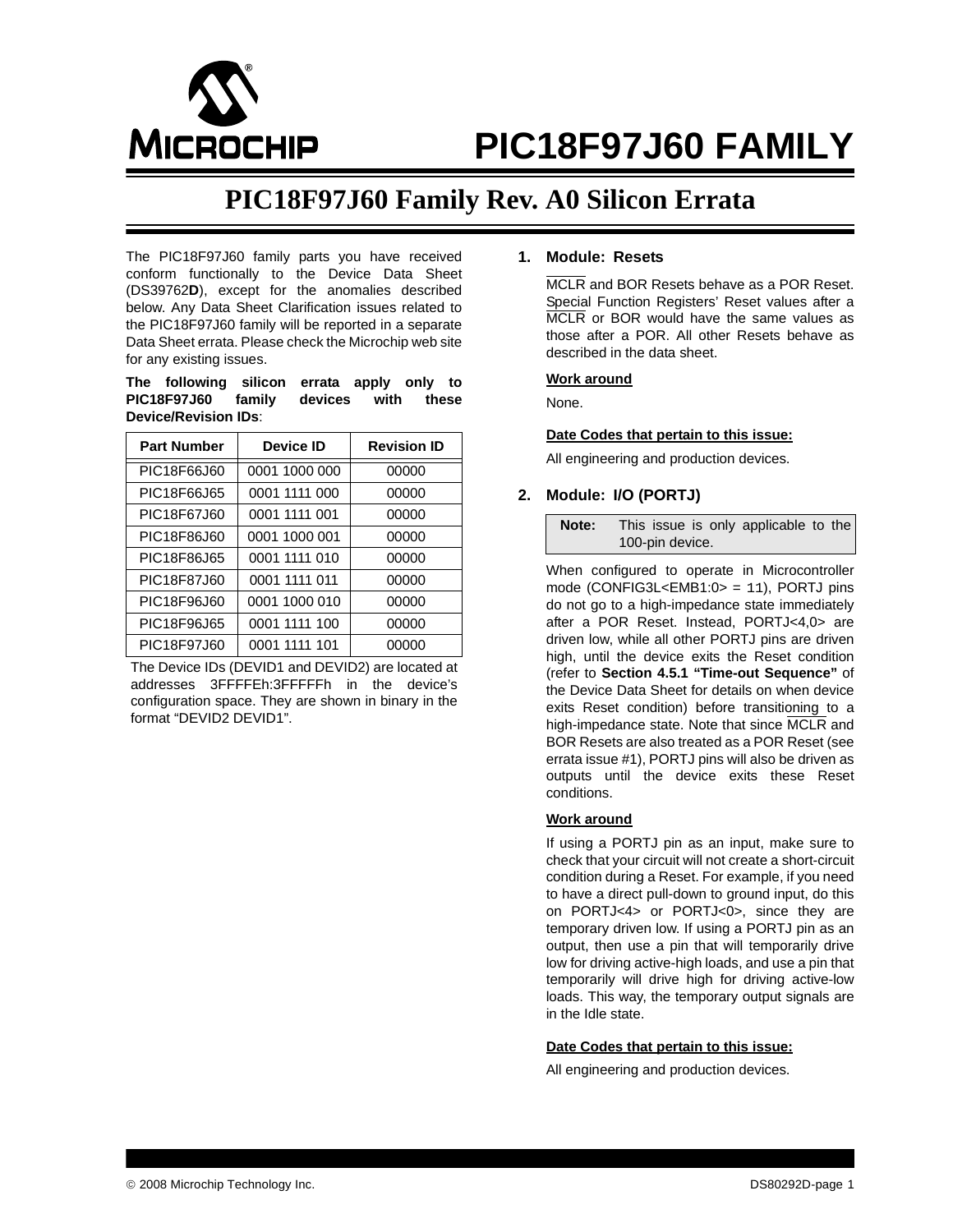# **3. Module: I/O (PORTJ) and External Memory Bus**

| Note: | This issue is only applicable to the |
|-------|--------------------------------------|
|       | 100-pin device.                      |

In an Extended Microcontroller mode  $(CONFIG3L < EMB1:0 > = 00, 01$  or 10), each control signal on PORTJ is supposed to be driven to its Idle state. However, the control signals on PORTJ pins go to a high-impedance state for a brief interval after a MCLR Reset. The brief loss of control signals may cause the corruption of data in memory devices connected to the External Memory Bus (EMB).

#### **Work around**

To maintain the default states on the control lines, use pull-up or pull-down resistors on all PORTJ pins (pull-down on PORTJ<4,0>, pull-up on all others).

#### **Date Codes that pertain to this issue:**

All engineering and production devices.

# **4. Module: Ethernet (Buffer Memory)**

The receive hardware may corrupt the circular receive buffer (including the Next Packet Pointer and receive status vector fields) when an even value is programmed into the ERXRDPTH:ERXRDPTL registers.

# **Work around**

Ensure that only odd addresses are written to the ERXRDPT registers. Assuming that ERXND contains an odd value, many applications can derive a suitable value to write to ERXRDPT by subtracting 1 from the Next Packet Pointer (a value always ensured to be even because of hardware padding) and then compensating for a potential ERXST to ERXND wraparound.

Assuming that the receive buffer area does not span the 1FFFh to 0000h memory boundary, the logic in [Example 1](#page-1-0) will ensure that ERXRDPT is programmed with an odd value.

# <span id="page-1-0"></span>**EXAMPLE 1:**

```
if (Next Packet Pointer – 1 < ERXST) or
(Next Packet Pointer – 1 > ERXND)
    then:
ERXRDPT = ERXND
    else:
ERXRDPT = Next Packet Pointer -1
```
# **Date Codes that pertain to this issue:**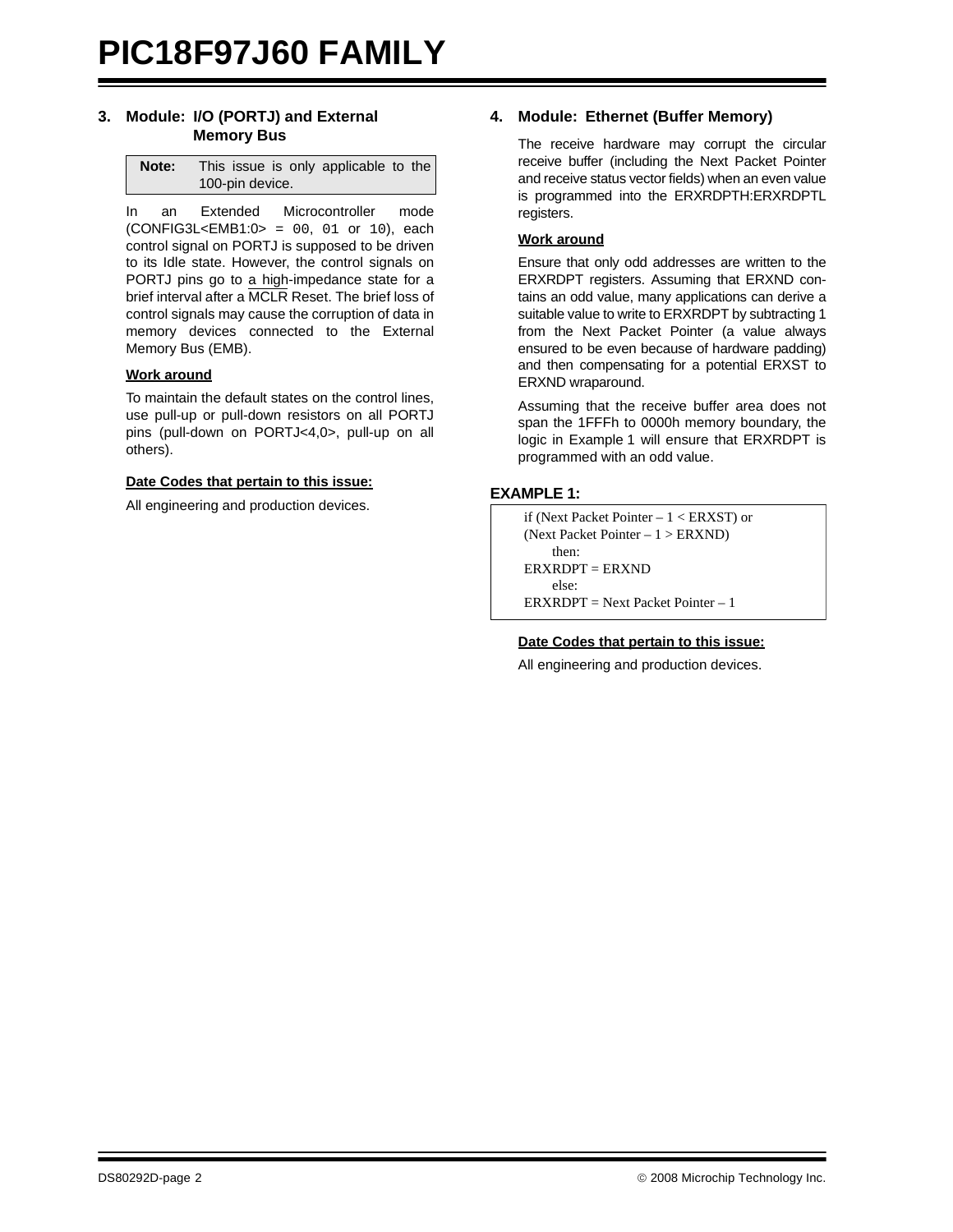# **5. Module: Ethernet (MIIM)**

When writing to any PHY register through the MIIM interface's MIWRL and MIWRH registers, the low byte actually written to the PHY register may be corrupted. The corruption occurs when the following actions are taken:

- The application writes to MIWRL
- The PIC<sup>®</sup> MCU core executes any instruction that reads or writes to any memory address that has the Least Significant six address bits of 36h ('b110110)
- The application writes to MIWRH

For example, the following sequence will result in a corrupted write to a PHY register:

| MOVFF | OxCF5, MIWRL |  |
|-------|--------------|--|
| NOP   |              |  |
| MOVFF | 0xCF6, MIWRH |  |

In this example, 0xCF5 and 0xCF6 are GPR memory locations that the application wishes to write to the current PHY register defined by the MIREGADR SFR. When the PIC MCU core reads from the GPR at address 0xCF6 ('b110011*110110*), the value originally written to MIWRL will be corrupted.

# **Work around 1**

Ensure that following a write to MIWRL, the firmware does not access any of the problem memory locations prior to writing to MIWRH. After finished writing to MIWRH, normal operation can resume.

If interrupts are enabled, disable them prior to writing to MIWRL and MIWRH to prevent an Interrupt Service Routine (ISR) from performing any reads or writes to a problem memory address.

Special care must be taken to ensure that the source data to be written to MIWRH does not result in a problem memory access.

The following PHY write sequence avoids the problem:

1. Copy the low byte, to be written to the PHY, into the PRODL register.

PRODL is at address FF3h and not subject to the memory address issue.

2. Copy the high byte, to be written to the PHY, into the PRODH register. PRODH is at address FF4h and not subject to

the memory address issue.

- 3. Disable all interrupts by clearing GIEH and GIEL in the INTCON register.
- 4. Move PRODL into MIWRL.
- 5. Wait one instruction cycle, as required by the MAC host interface logic.
- 6. Move PRODH into MIWRH.
- 7. Enable all interrupts that are needed by restoring GIEH and GIEL in INTCON.

# **Work around 2**

If you cannot disable interrupts, as specified in **Work around 1**, because the application cannot tolerate interrupt latency variations:

- Perform the write (with interrupts enabled), but
- Verify the correct values were written by reading the PHY register

If a corrupted value was written due to an interrupt occurring, perform the write again and reverify. The source data must be stored in a non-problem location.

The application should follow the following procedure:

1. Copy the low byte, to be written to the PHY, into the PRODL register.

PRODL is at address FF3h and not subject to the memory address issue.

2. Copy the high byte, to be written to the PHY, into the PRODH register.

PRODH is at address FF4h and not subject to the memory address issue.

- 3. Move PRODL into MIWRL.
- 4. Wait one instruction cycle, as required by the MAC host interface logic.
- 5. Move PRODH into MIWRH.
- 6. Wait two TCY and then poll the BUSY bit (MISTAT<0>) until it is clear.
- 7. Perform a PHY register read of the same location.
- 8. Compare the read result with the original value copied to the PRODH:PRODL registers. If they do not match, return to step 1.

# **Date Codes that pertain to this issue:**

All engineering and production devices.

# **6. Module: Ethernet (RX Filter)**

When enabled, the Pattern Match receive filter may allow some packets with an incorrect data pattern to be received. Also, in certain configurations, packets with a valid pattern may be incorrectly discarded.

# **Work around**

Do not use the Pattern Match hardware filter. Instead, use the Unicast, Mutlicast, Broadcast and Hash Table receive filters to accept all needed packets and filter out unwanted ones in software.

# **Date Codes that pertain to this issue:**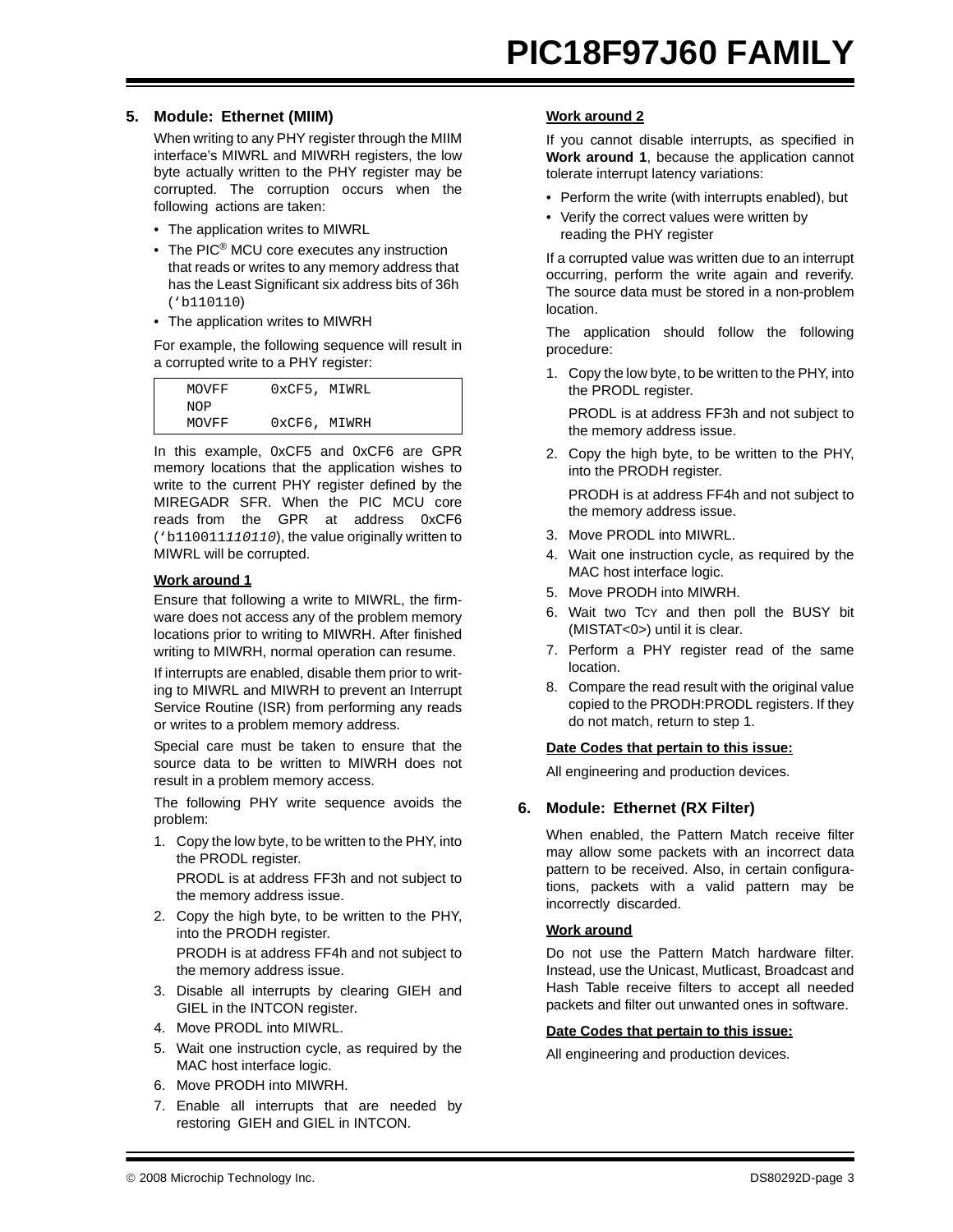# **7. Module: Ethernet (TX)**

When configured for half duplex and a transmit operation encounters unusual collision timing, there is a small chance that the Ethernet transmit engine will internally deadlock. The PHY will stop transmitting the packet and normal RX operations will continue. However, the TXRTS bit (ECON1<3>) will stay set indefinitely. The TXIF (EIR<3>) and TXERIF (EIR<1>) bits will not become set.

This deadlock condition applies only to half-duplex operation and is most readily observable when the network has a duplex mismatch (i.e., PIC18F97J60 family device is configured for half duplex and the remote node is configured for full duplex). In most cases, high network utilization is needed to observe the issue.

#### **Work around**

To prevent most transmit deadlock conditions, issue a TX Logic Reset prior to transmitting each packet:

- 1. Set TXRST (ECON1<7>)
- 2. Clear TXRST
- 3. Wait 1.6 μs or longer
- 4. Set TXRTS to start the transmission.

Issuing a TX Logic Reset may cause the Ethernet transmit error interrupt to occur and the associated TXERIF bit to become set, which can be ignored.

To detect and recover from any possible deadlock conditions, applications should implement a timer to poll the TXRTS bit. If the Ethernet hardware enters the deadlock state and fails to clear this bit by the time the timer expires, software should manually clear the TXRTS bit, issue a TX Logic Reset and then set the TXRTS bit to retry transmission. The timer should be cleared and restarted whenever the application sets TXRTS. The timer expiration time should be chosen to allow adequate time for ordinary packets to finish transmitting, after accounting for possible delays due to the medium being occupied by other nodes. For example, a time-out value of 3 ms is suitable since it will allow a maximum length 1518-byte packet to be transmitted at 10Base-T speeds while giving reasonable margin to account for potential collisions.

#### **Date Codes that pertain to this issue:**

All engineering and production devices.

### **8. Module: Ethernet (DMA)**

When the DMA is configured to compute an IP checksum, there is a small chance that an incoming packet receive event will cause the DMA to internally deadlock. In these cases, the DMAST bit (ECON1<5>) stays set indefinitely, and the DMA done interrupt never occurs.

#### **Work around**

Perform checksum calculations in software. Use the DMA only for copy operations.

#### **Date Codes that pertain to this issue:**

All engineering and production devices.

# **9. Module: I/O (PORTJ)**

**Note:** This issue is only applicable to the 80-pin device.

The weak internal pull-up resistors on pins RJ4 and RJ5 cannot be enabled on the PIC18F86J60, PIC18F86J65 and PIC18F87J60 devices. Setting the RJPU bit (PORTA<7>) has no effect on the I/O pin state.

#### **Work around**

Install external pull-up resistors on RJ4 and RJ5. Alternatively, use any of the PORTB, PORTD or PORTE pins which all have weak internal pull ups.

#### **Date Codes that pertain to this issue:**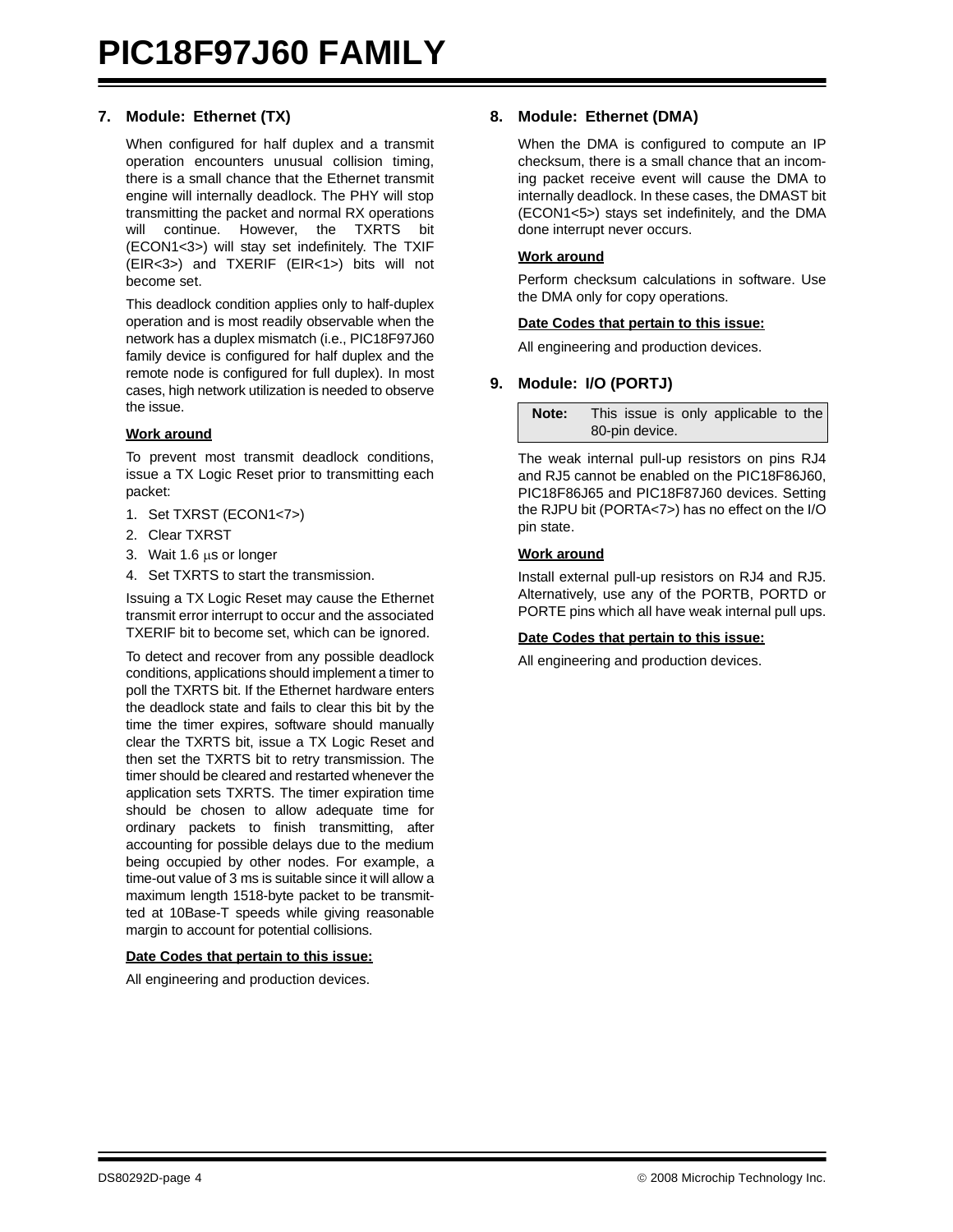# **PIC18F97J60 FAMILY**

# **REVISION HISTORY**

Rev A Document (9/2006) Original version of this document. Includes silicon issues 1 (Resets), 2 (I/O – PORTJ), 3 (I/O (PORTJ) and External Memory Bus), 4 (Ethernet – Buffer Memory) and 5 (Ethernet – PHY).

Rev B Document (2/2007) Modified issue 5 (Ethernet – PHY) and added issue 6 (Ethernet – Buffer Memory).

Rev C Document (6/2007) Removed previous silicon issues 5 (Ethernet – PHY) and 6 (Ethernet – Buffer Memory). Added new silicon issues  $5$  (Ethernet – MIIM) and  $6$  (Ethernet – RX Filter).

Rev D Document (6/2008) Added new silicon issues 7 (Ethernet – TX), 8 (Ethernet – DMA) and 9 (I/O – PORTJ).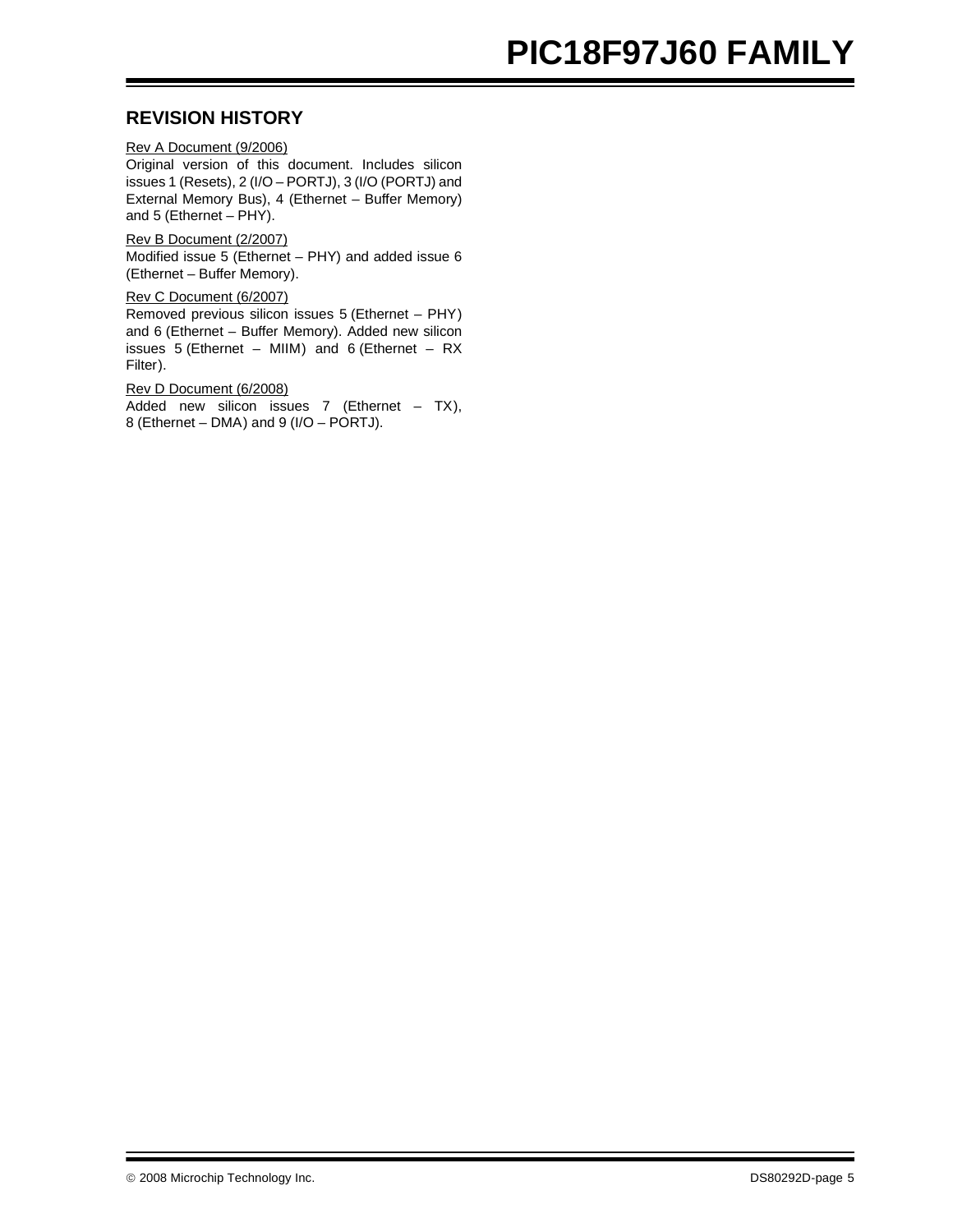# **PIC18F97J60 FAMILY**

**NOTES:**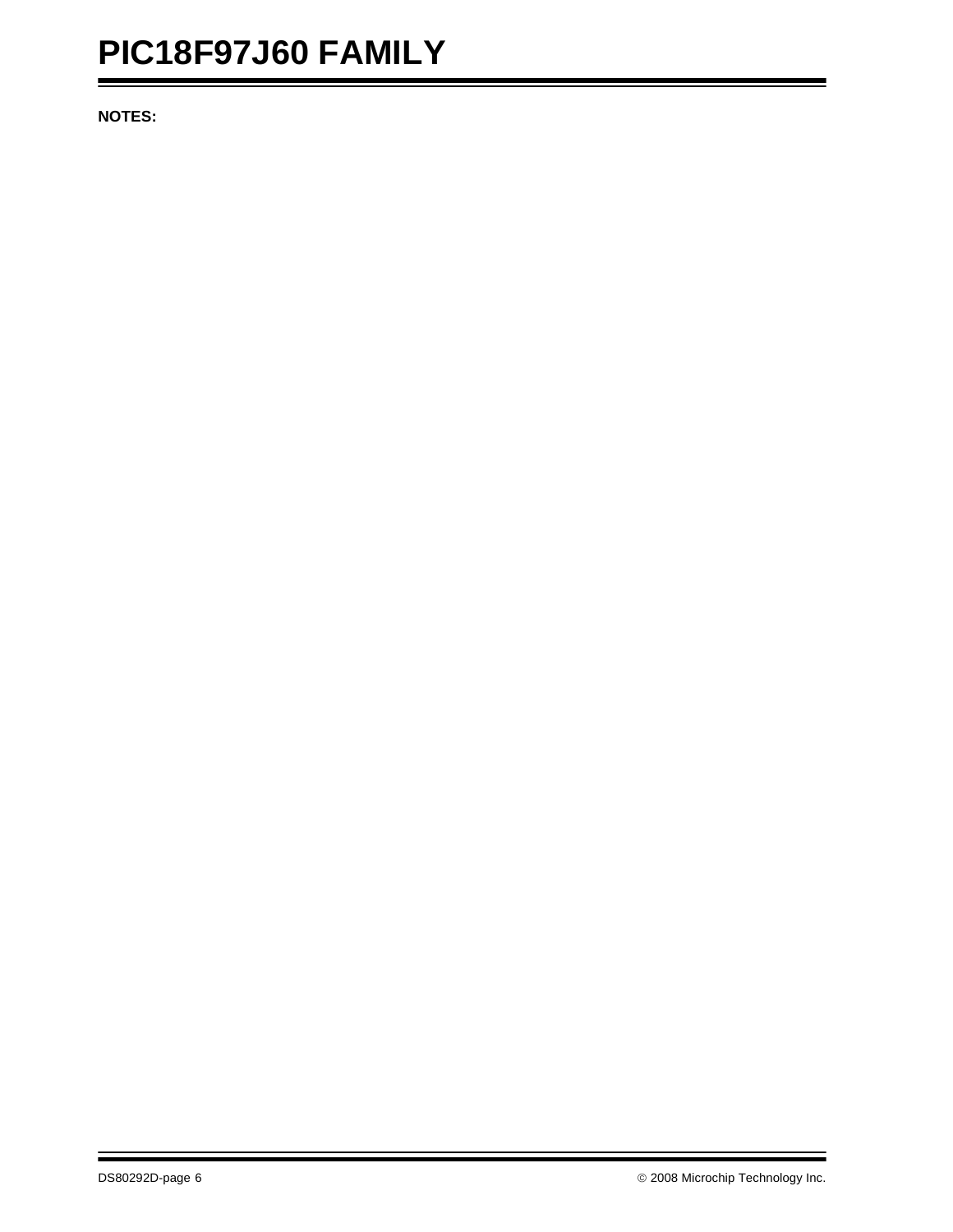#### **Note the following details of the code protection feature on Microchip devices:**

- Microchip products meet the specification contained in their particular Microchip Data Sheet.
- Microchip believes that its family of products is one of the most secure families of its kind on the market today, when used in the intended manner and under normal conditions.
- There are dishonest and possibly illegal methods used to breach the code protection feature. All of these methods, to our knowledge, require using the Microchip products in a manner outside the operating specifications contained in Microchip's Data Sheets. Most likely, the person doing so is engaged in theft of intellectual property.
- Microchip is willing to work with the customer who is concerned about the integrity of their code.
- Neither Microchip nor any other semiconductor manufacturer can guarantee the security of their code. Code protection does not mean that we are guaranteeing the product as "unbreakable."

Code protection is constantly evolving. We at Microchip are committed to continuously improving the code protection features of our products. Attempts to break Microchip's code protection feature may be a violation of the Digital Millennium Copyright Act. If such acts allow unauthorized access to your software or other copyrighted work, you may have a right to sue for relief under that Act.

Information contained in this publication regarding device applications and the like is provided only for your convenience and may be superseded by updates. It is your responsibility to ensure that your application meets with your specifications. MICROCHIP MAKES NO REPRESENTATIONS OR WARRANTIES OF ANY KIND WHETHER EXPRESS OR IMPLIED, WRITTEN OR ORAL, STATUTORY OR OTHERWISE, RELATED TO THE INFORMATION, INCLUDING BUT NOT LIMITED TO ITS CONDITION, QUALITY, PERFORMANCE, MERCHANTABILITY OR FITNESS FOR PURPOSE**.** Microchip disclaims all liability arising from this information and its use. Use of Microchip devices in life support and/or safety applications is entirely at the buyer's risk, and the buyer agrees to defend, indemnify and hold harmless Microchip from any and all damages, claims, suits, or expenses resulting from such use. No licenses are conveyed, implicitly or otherwise, under any Microchip intellectual property rights.

#### **Trademarks**

The Microchip name and logo, the Microchip logo, Accuron, dsPIC, KEELOQ, KEELOQ logo, MPLAB, PIC, PICmicro, PICSTART, PRO MATE, rfPIC and SmartShunt are registered trademarks of Microchip Technology Incorporated in the U.S.A. and other countries.

FilterLab, Linear Active Thermistor, MXDEV, MXLAB, SEEVAL, SmartSensor and The Embedded Control Solutions Company are registered trademarks of Microchip Technology Incorporated in the U.S.A.

Analog-for-the-Digital Age, Application Maestro, CodeGuard, dsPICDEM, dsPICDEM.net, dsPICworks, dsSPEAK, ECAN, ECONOMONITOR, FanSense, In-Circuit Serial Programming, ICSP, ICEPIC, Mindi, MiWi, MPASM, MPLAB Certified logo, MPLIB, MPLINK, mTouch, PICkit, PICDEM, PICDEM.net, PICtail, PIC<sup>32</sup> logo, PowerCal, PowerInfo, PowerMate, PowerTool, REAL ICE, rfLAB, Select Mode, Total Endurance, UNI/O, WiperLock and ZENA are trademarks of Microchip Technology Incorporated in the U.S.A. and other countries.

SQTP is a service mark of Microchip Technology Incorporated in the U.S.A.

All other trademarks mentioned herein are property of their respective companies.

© 2008, Microchip Technology Incorporated, Printed in the U.S.A., All Rights Reserved.



# **QUALITY MANAGEMENT SYSTEM CERTIFIED BY DNV**  $=$  ISO/TS 16949:2002  $=$

*Microchip received ISO/TS-16949:2002 certification for its worldwide headquarters, design and wafer fabrication facilities in Chandler and Tempe, Arizona; Gresham, Oregon and design centers in California and India. The Company's quality system processes and procedures are for its PIC® MCUs and dsPIC® DSCs, KEELOQ® code hopping devices, Serial EEPROMs, microperipherals, nonvolatile memory and analog products. In addition, Microchip's quality system for the design and manufacture of development systems is ISO 9001:2000 certified.*